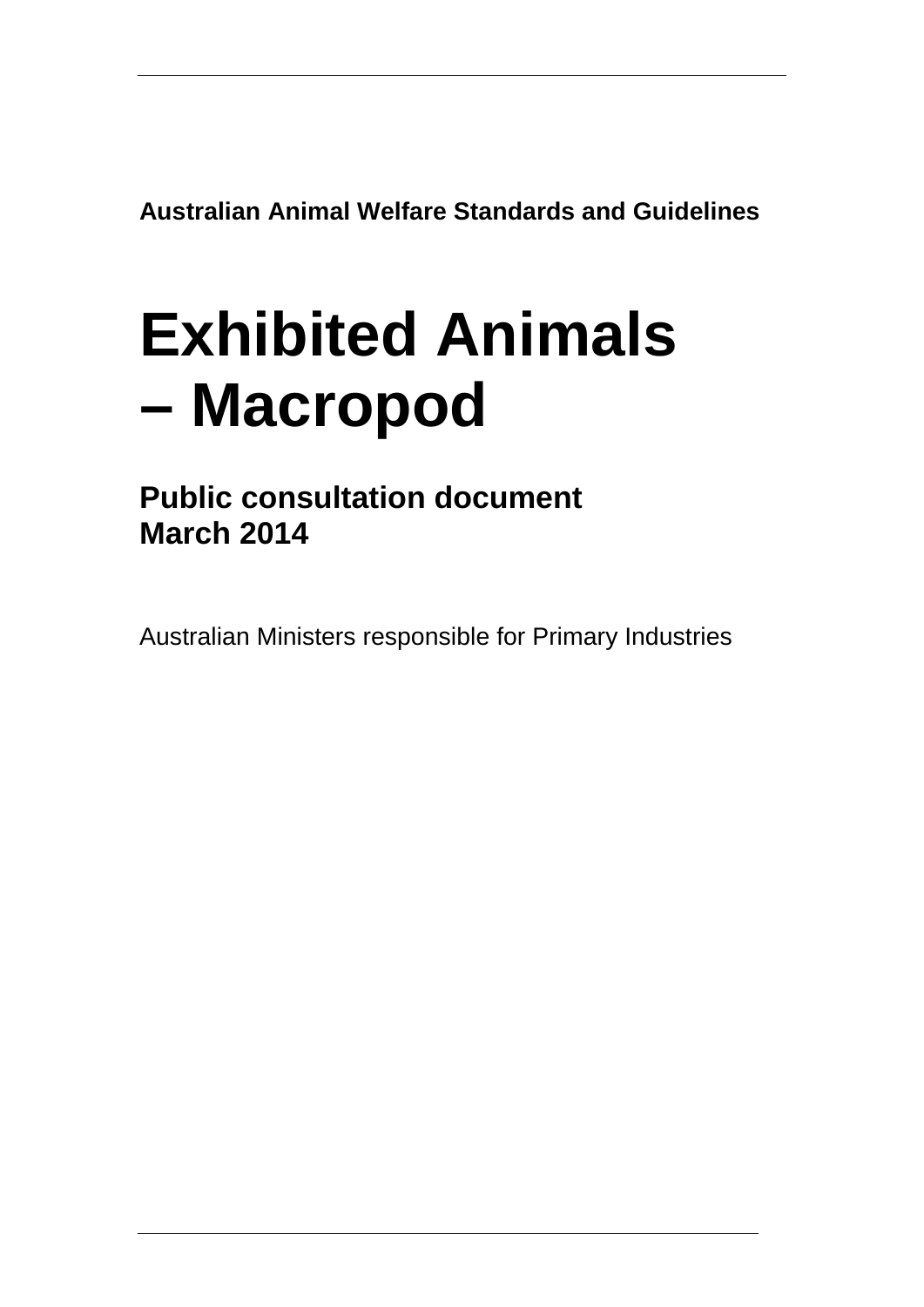Published by the NSW Department of Primary Industries

*Title: Australian Animal Welfare Standards and Guidelines. Exhibited Animals – Macropod – Public consultation document*

First published March 2014

#### **More information**

[www.dpi.nsw.gov.au/agriculture/livestock/animal-welfare/exhibit/standards-and-guidelines](http://www.dpi.nsw.gov.au/agriculture/livestock/animal-welfare/exhibit/standards-and-guidelines) 

[www.australiananimalwelfare.com.au](http://www.australiananimalwelfare.com.au/)

[www.zooaquarium.org.au/](http://www.zooaquarium.org.au/)

[www.mincos.gov.au](http://www.mincos.gov.au/)

#### **Acknowledgments**

Writing Group for the Australian Animal Welfare Standards and Guidelines – Exhibited Animals

Exhibited Animals Expert Consultation Forum participants

Zoo and Aquarium Association

RSPCA Australia

Animals Australia

Department of Agriculture – Australia (through the Australian Animal Welfare Strategy)

Department of Agriculture, Fisheries and Forestry - Queensland

Animal Welfare Committee

AusAWAC

Jobtrack 12709M

© State of New South Wales through the Department of Trade and Investment, Regional Infrastructure and Services, 2014. You may copy, distribute and otherwise freely deal with this publication for any purpose, provided that you attribute the NSW Department of Primary Industries as the owner.

Disclaimer: The information contained in this publication is based on knowledge and understanding at the time of writing (March 2014). However, because of advances in knowledge, users are reminded of the need to ensure that information upon which they rely is up to date and to check currency of the information with the appropriate officer of the Department of Primary Industries or the user's independent adviser.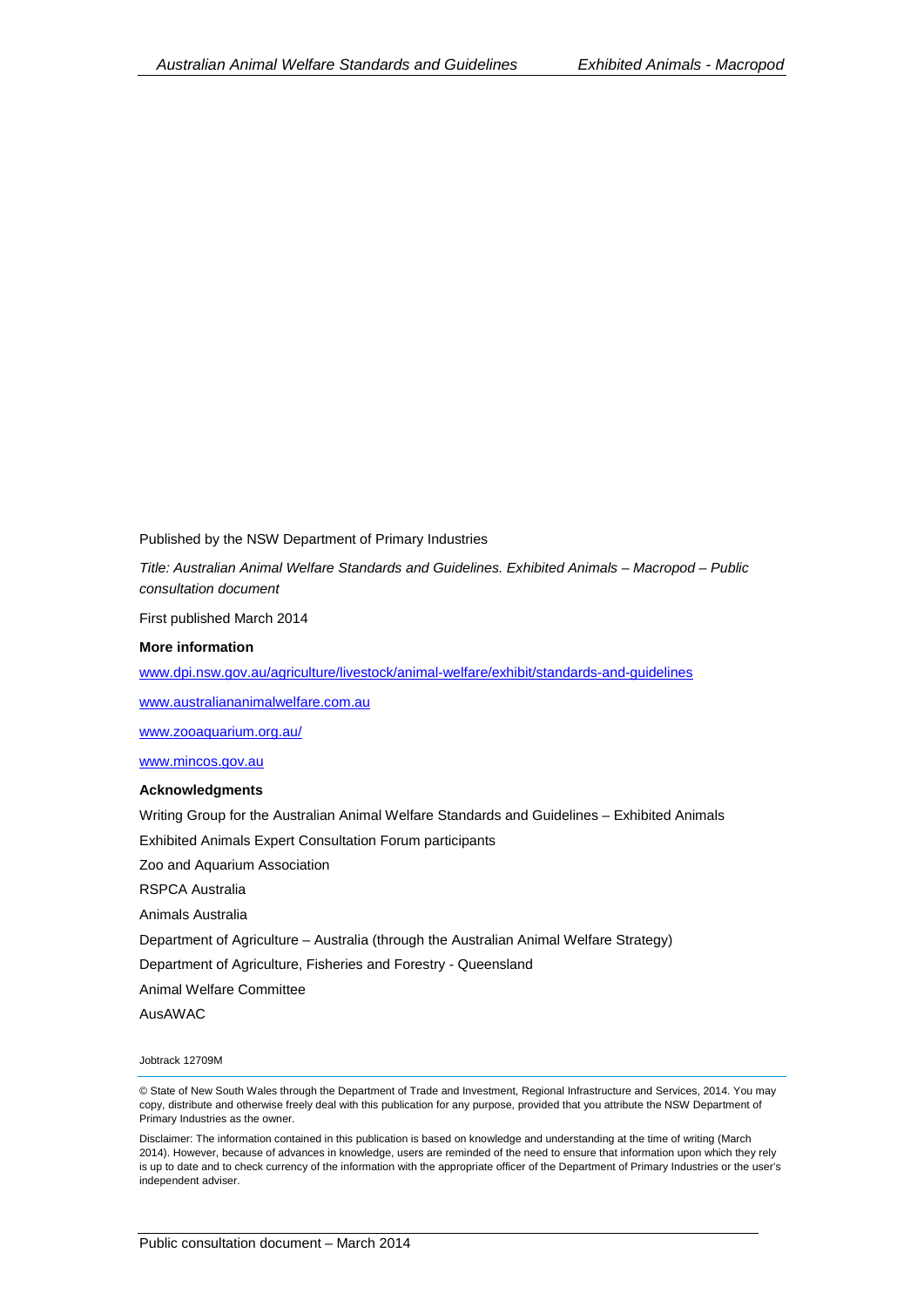Public consultation document – March 2014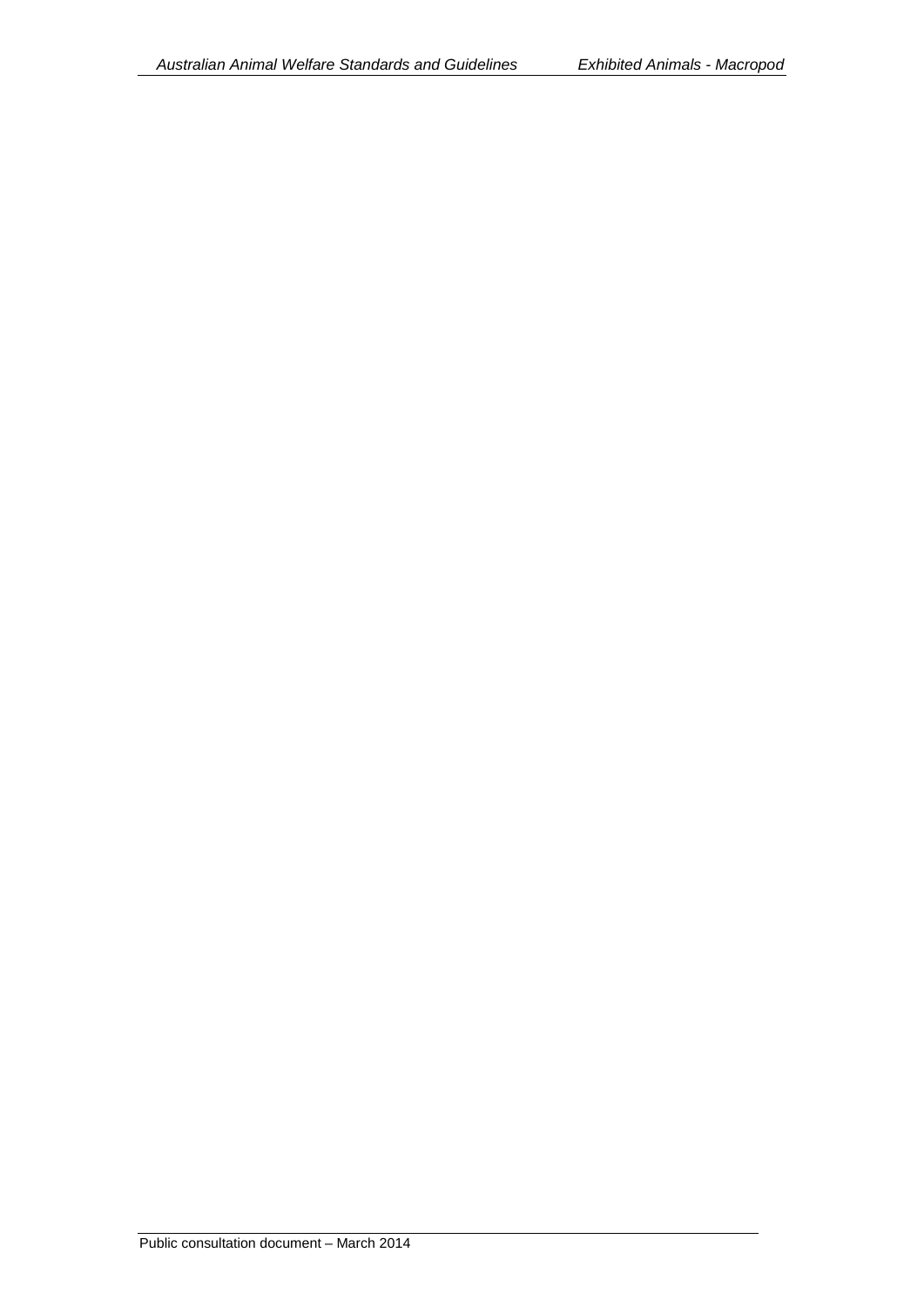# **Contents**

| 1  |  |  |
|----|--|--|
| 2  |  |  |
| 3  |  |  |
| 4  |  |  |
| 5  |  |  |
| 6  |  |  |
| 7  |  |  |
| 8  |  |  |
| 9  |  |  |
| 10 |  |  |
| 11 |  |  |
| 12 |  |  |
|    |  |  |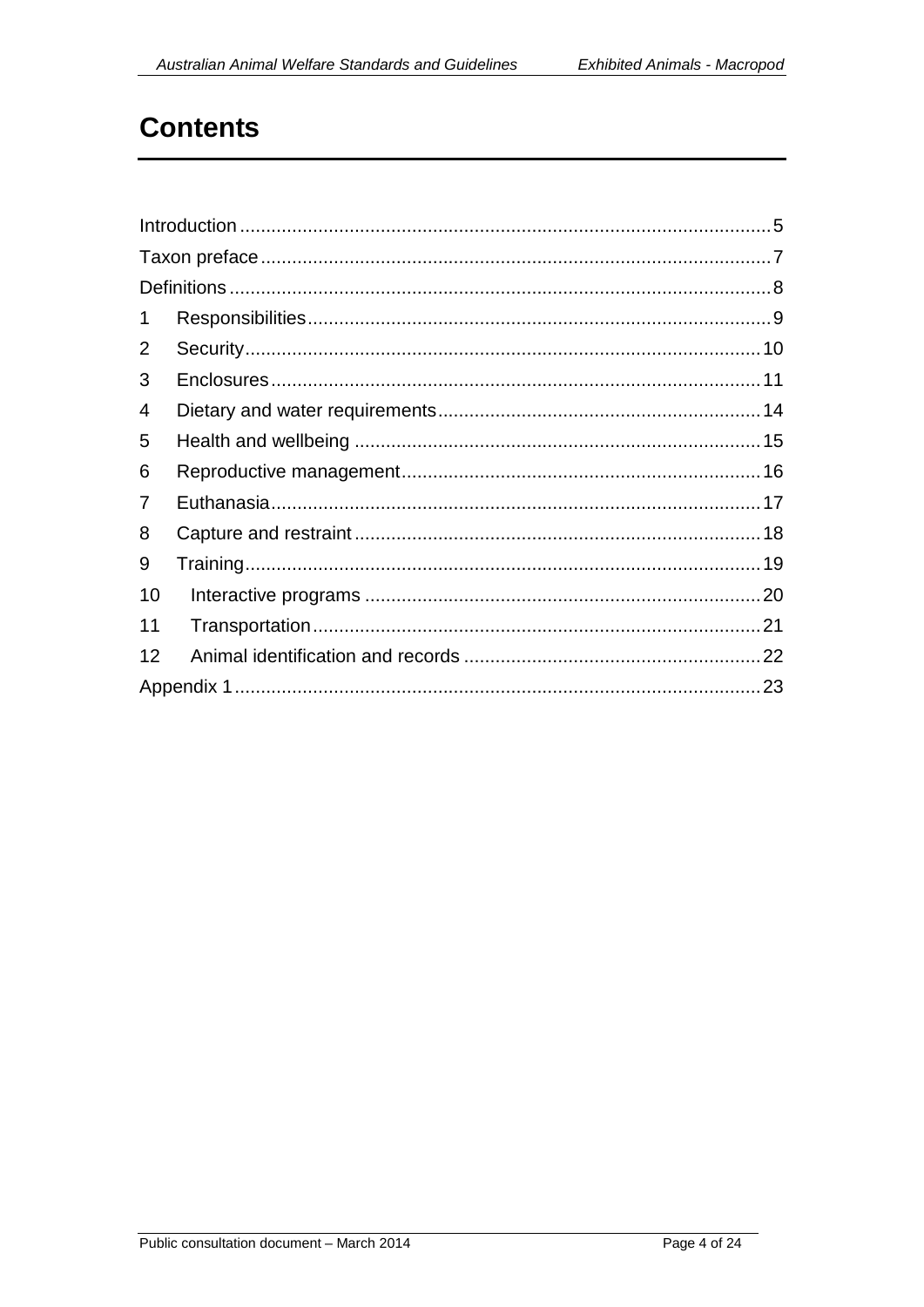# <span id="page-4-0"></span>**Introduction**

### **Purpose**

The principal purpose of this document is to describe standards and guidelines that ensure the welfare and security of *macropods* used for *exhibition purposes*.

This document promotes measures and conditions that, if implemented, would see exhibited *macropods* kept to the same standard throughout Australia.

The document considers a broad range of operational issues facing *facilities* that keep *macropods* for *exhibition purposes*. Failure to address these issues could result in adverse animal welfare and security outcomes.

#### **Scope**

These standards and guidelines apply to those people and industries responsible for the care and management of:

- *macropods* kept for *exhibition purposes* at *facilities*, i.e. for display, conservation, education and entertainment;
- *macropods* during their temporary removal from a *facility;* and
- *macropods* during their transport to or from a *facility*.

These standards and guidelines do not apply to:

- wild *animals* (i.e. free-living and not confined to a *facility* by an *enclosure*, a leash or by management practices);
- the keeping of *animals* solely for the purposes of feeding to other *animals* at the *facility*;
- feeding of wild *animal*s;
- *animals* kept for *animal* competitions, horse racing and sporting events, wildlife farming and domestic *animal* farming;
- wildlife rehabilitation of *animals* that are not displayed to the public at the *facility*;
- *animals* at pet shops; or
- circuses and mobile exhibitors.

These standards and guidelines should be considered in conjunction with other requirements for *animals* kept for *exhibition purposes*, and related Commonwealth, state and territory legislation for:

- animal welfare;
- exhibiting *animals*;
- pest control; and
- nature conservation.

Where legislation requires a higher standard than these standards, the higher standard will apply.

#### **Interpretation**

- **Objective** the intended outcome(s) of a section of the standards and guidelines.
- **Standards** the acceptable *animal* welfare and security requirements designated in this document. They are requirements that must be met under law with respect to *animals* kept for *exhibition purposes*.

The standards are intended to be clear, essential and verifiable statements. However, not all issues are able to be well defined by scientific research or are able to be quantified. Standards use the word "must". Non-compliance with one or more standards will constitute an offence under law.

They are presented in a box and are numbered consecutively with the prefix 'S'.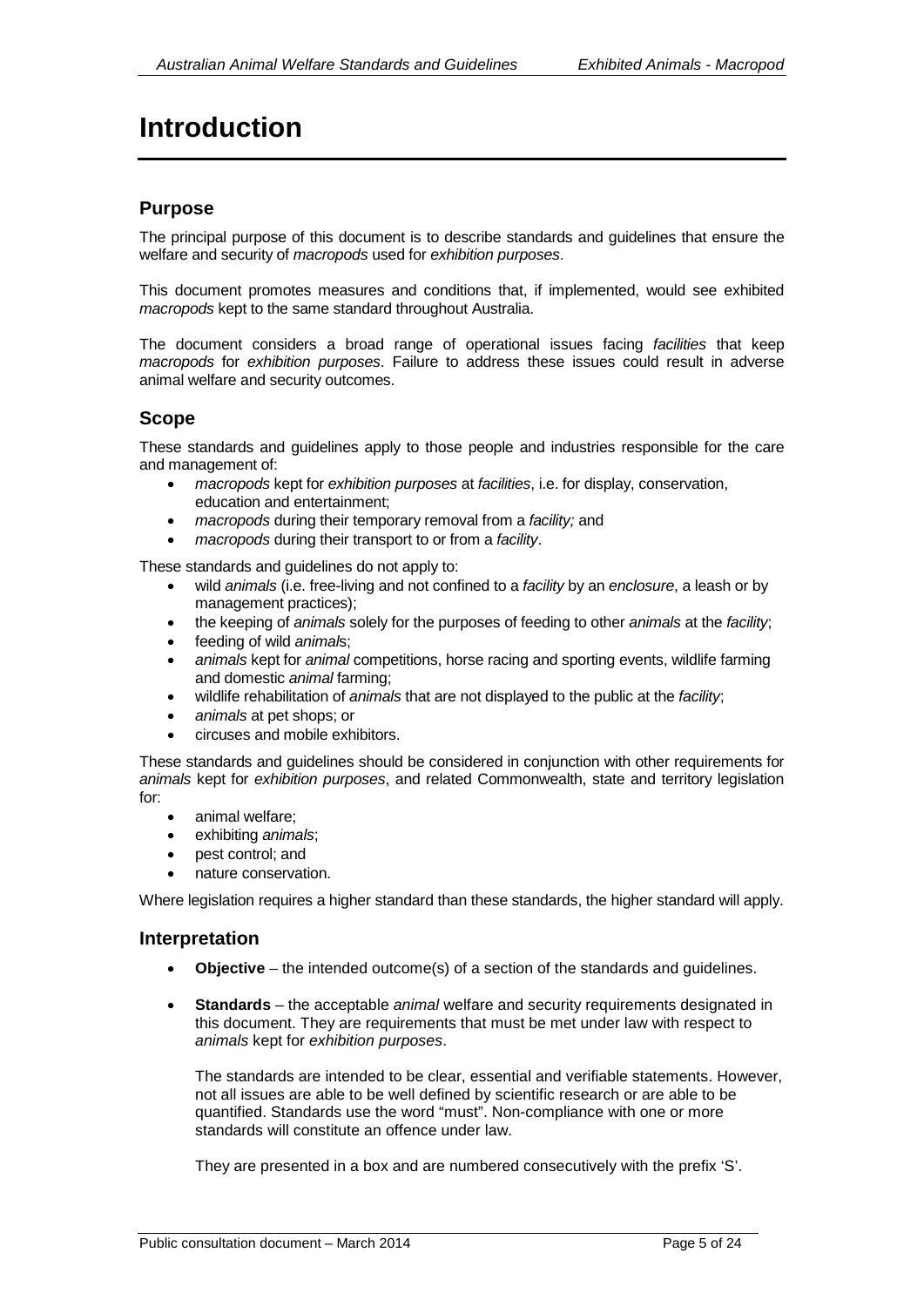- **Notes –** provide background and guidance on interpreting the standards and guidelines.
- **Guidelines** complement the standards by providing advice and/or recommendations to achieve desirable *animal* welfare and security outcomes. Non-compliance with guidelines does not constitute an offence under law.

They are numbered consecutively with the prefix 'G'.

### **Document organisation**

These *taxon standards* contain standards and guidelines that apply to the keeping of a specific *animal* group for *exhibition purposes* at *facilities*. They are additional to the standards and guidelines in the *Australian Animal Welfare Standards and Guidelines. Exhibited Animals – General* which apply to all *animals* kept for *exhibition purposes* at *facilities*.

• *Taxon standards* **must always be read in conjunction with the** *Australian Animal Welfare Standards and Guidelines. Exhibited Animals – General*.

The *Australian Animal Welfare Standards and Guidelines. Exhibited Animals – General* contain the following sections:

- Introduction;
- Definitions:
- Responsibilities;
- Security;
- Enclosures:
- Dietary and water requirements;
- Health and wellbeing;
- Reproductive management;
- Euthanasia;
- Capture and restraint;
- Training;
- Interactive programs;
- Transportation; and
- Animal identification and records.

The same section headings are used in these *taxon standards*. An additional taxon preface section follows this Introduction. Where a section of these *taxon standards* does not include any standards or guidelines that are additional to those in the *Australian Animal Welfare Standards and Guidelines. Exhibited Animals – General*, the section includes the following statement: 'This section has been deliberately left blank'.

Definitions are given in the Definitions section of this document. These definitions are additional to those in the *Australian Animal Welfare Standards and Guidelines. Exhibited Animals – General* that also apply to these *taxon standards* unless otherwise stated. Defined words in this document are italicised.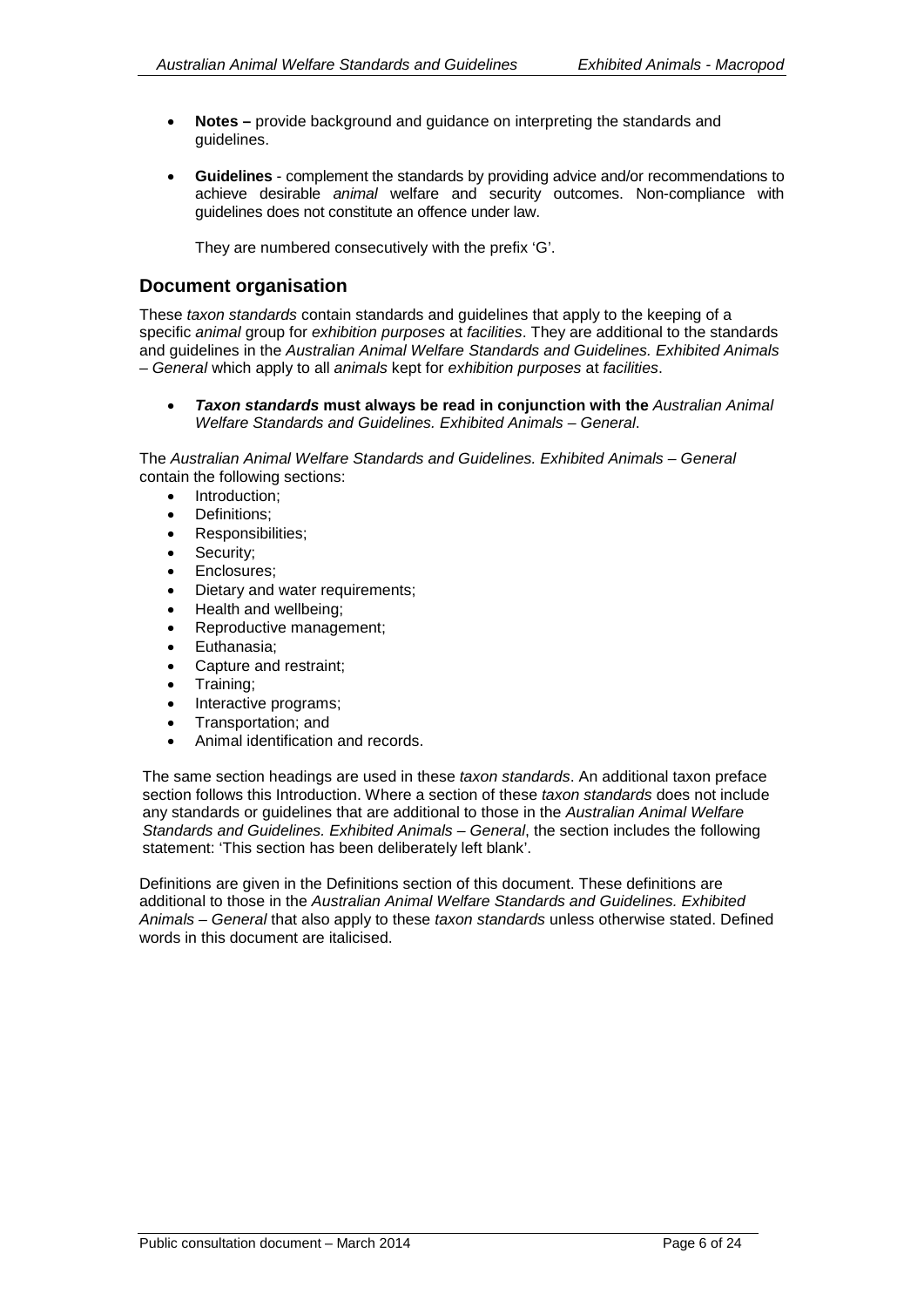# <span id="page-6-0"></span>**Taxon preface**

### **Macropods**

*Macropods* are diprotodont marsupials in the Suborder Macropodiformes, which encompasses three Families:

- Hypsiprymnodontidae the musky rat-kangaroo (*Hypsiprymnodon moschatus*);
- Potoroidae other rat-kangaroos, bettongs and potoroos; and
- Macropodidae kangaroos, wallaroos, tree-kangaroos, wallabies, hare-wallabies, rockwallabies, pademelons and quokka.

Most *macropods* are endemic to Australia, but the forest wallabies (*Dorcopsis* spp. and *Dorcopsulus* sp.) as well as some species of pademelon (*Thylogale* spp.) and tree-kangaroo (*Dendrolagus* spp.) are endemic to the island of New Guinea. The distribution of the agile wallaby (*Macropus agilis*), red-legged pademelon (*Thylogale stigmatica*) and spectacled harewallaby (*Lagorchestes conspicillatus*) extends into both countries. In the order of 50 extant species are found in Australia and these represent around 40% of the continent's marsupial fauna.

*Macropods* are characterised by powerfully developed hind limbs, elongated hind feet and an enlarged fourth toe, and all but one species (the musky rat-kangaroo) are capable of a distinctive high-speed locomotion – bipedal hopping or bounding with the forefeet clear of the ground. They are a diverse group, living in a wide variety of habitats from deserts through heathland, open plains and woodlands to rainforest. *Macropods* range in size from the approximately 0.5 kg musky rat-kangaroo to the red kangaroo (*Macropus rufus*) whose adult males may exceed 90 kg in weight and stand erect at more than 2 m tall.

While most *macropods* are nocturnal, the medium and larger species tend to be crepuscular. The musky rat-kangaroo is the only strictly diurnal species. It and members of the Potoroidae tend to be solitary or form small loose social groups within suitable habitat, while the Macropodidae tend to be more gregarious and can form large tight-knit groups known as mobs.

The musky rat-kangaroo is frugivorous/omnivorous, feeding mainly on fruits, seeds, fungi, and small invertebrates such as insects and worms. Diets of potoroos, bettongs and the two other rat-kangaroos vary between species with a tendency for plant roots, tubers and invertebrates to be major components. Tree-kangaroos are folivorous/frugivorous. Kangaroos and most wallabies (including rock-wallabies) are grazers, while hare-wallabies, pademelons, the swamp wallaby (*Wallabia bicolor*) and the quokka (*Setonix brachyurus*) are predominantly browsing animals.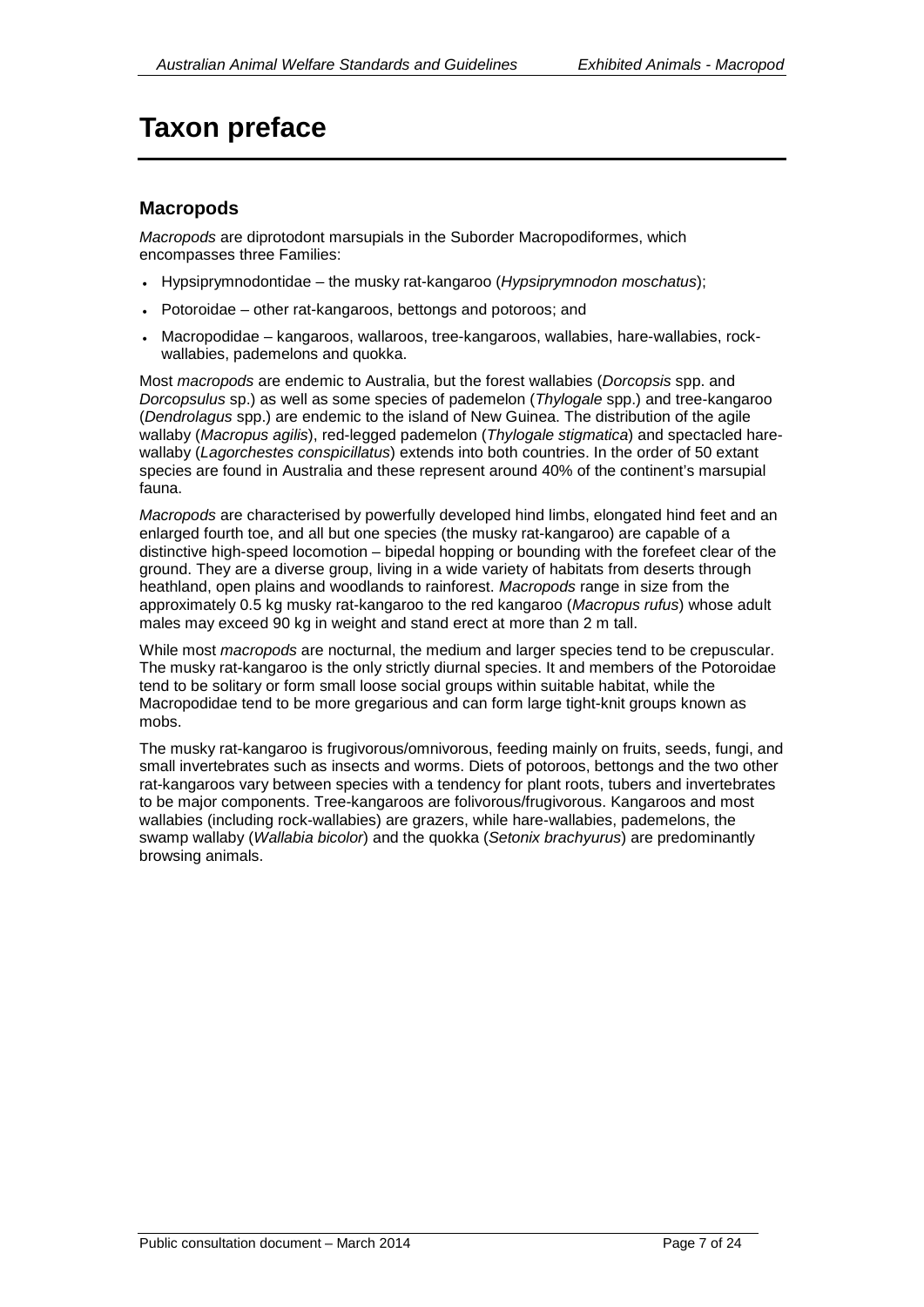# <span id="page-7-0"></span>**Definitions**

**Capture myopathy:** a syndrome of complex primary and secondary pathological changes in many organs, particularly in skeletal and cardiac muscle that may:

- i. be precipitated by prolonged muscular exertion, e.g. pursuit by predators or during capture and *restraint*;
- ii. occur as a result of fear and anxiety without overt physical activity, e.g. during close confinement or placement in an unfamiliar environment; and
- iii. cause acute death or lead to chronic debility.

**Inhang:** a continuous feature on an *enclosure* perimeter barrier, orientated towards the interior, whose angle and width provide a physical impediment to *animal* escape or as a barrier to visitor/*animal* interaction.

**Macropod:** a member of the Suborder Macropodiformes, including kangaroos, wallaroos, tree-kangaroos, wallabies, hare-wallabies, rock-wallabies, pademelons, quokka, bettongs, potoroos and rat-kangaroos.

All Definitions cover the singular, plural and all variations of the word.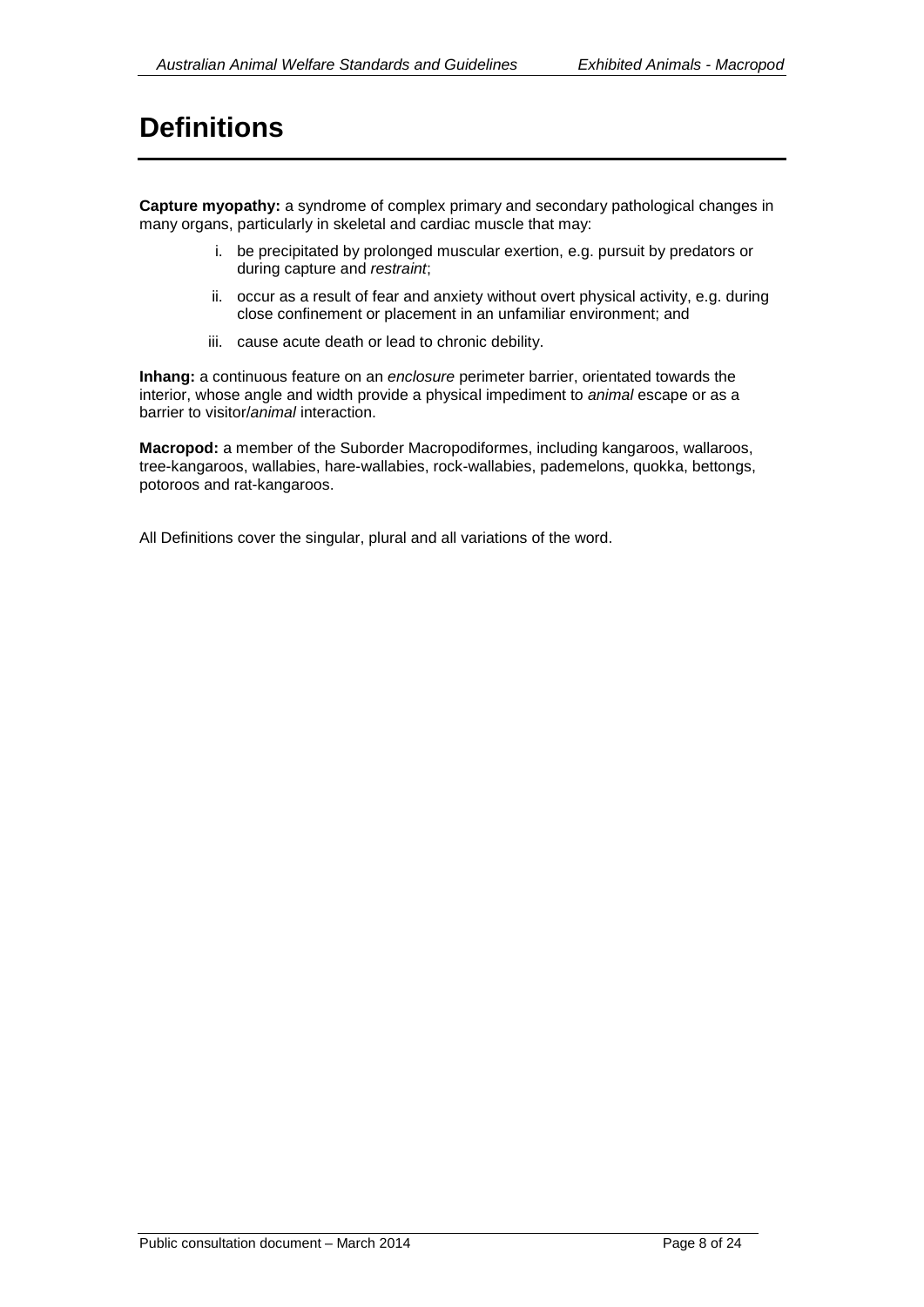# <span id="page-8-0"></span>**1 Responsibilities**

### **Objective**

*Operators* and *staff* understand their responsibilities and collectively manage the *facility* to ensure the health, welfare, safety and security of *animals*.

### **General**

#### **Standards**

S1.1 All standards in the *Australian Animal Welfare Standards and Guidelines. Exhibited Animals – General* relating to *dangerous animals* apply to large *macropods* that show aggressive behaviour towards humans.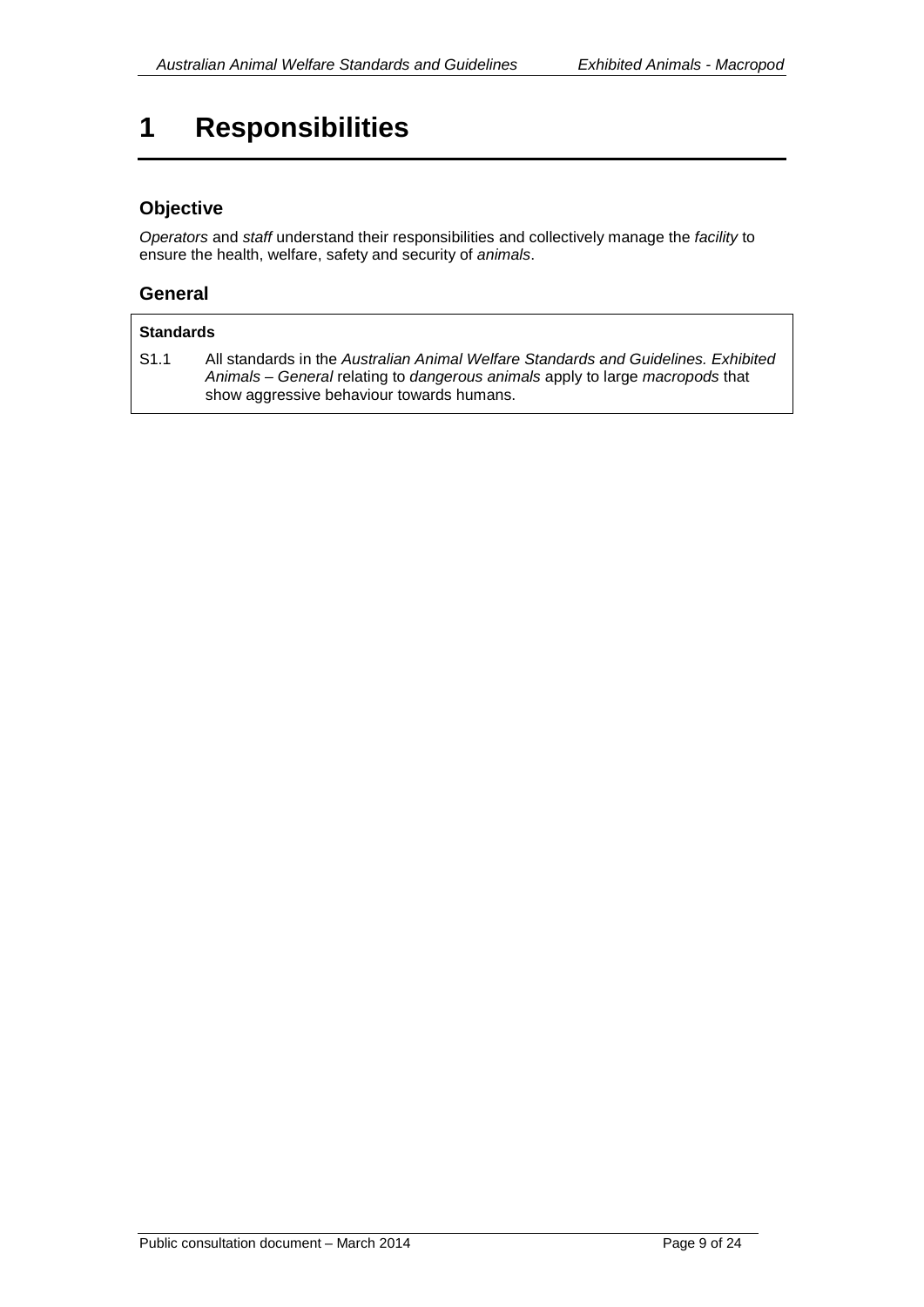# <span id="page-9-0"></span>**2 Security**

# **Objective**

*Animals* are held securely to ensure their welfare and prevent pest establishment. Access by unauthorised persons and escape of *animals* is prevented.

This section has been deliberately left blank.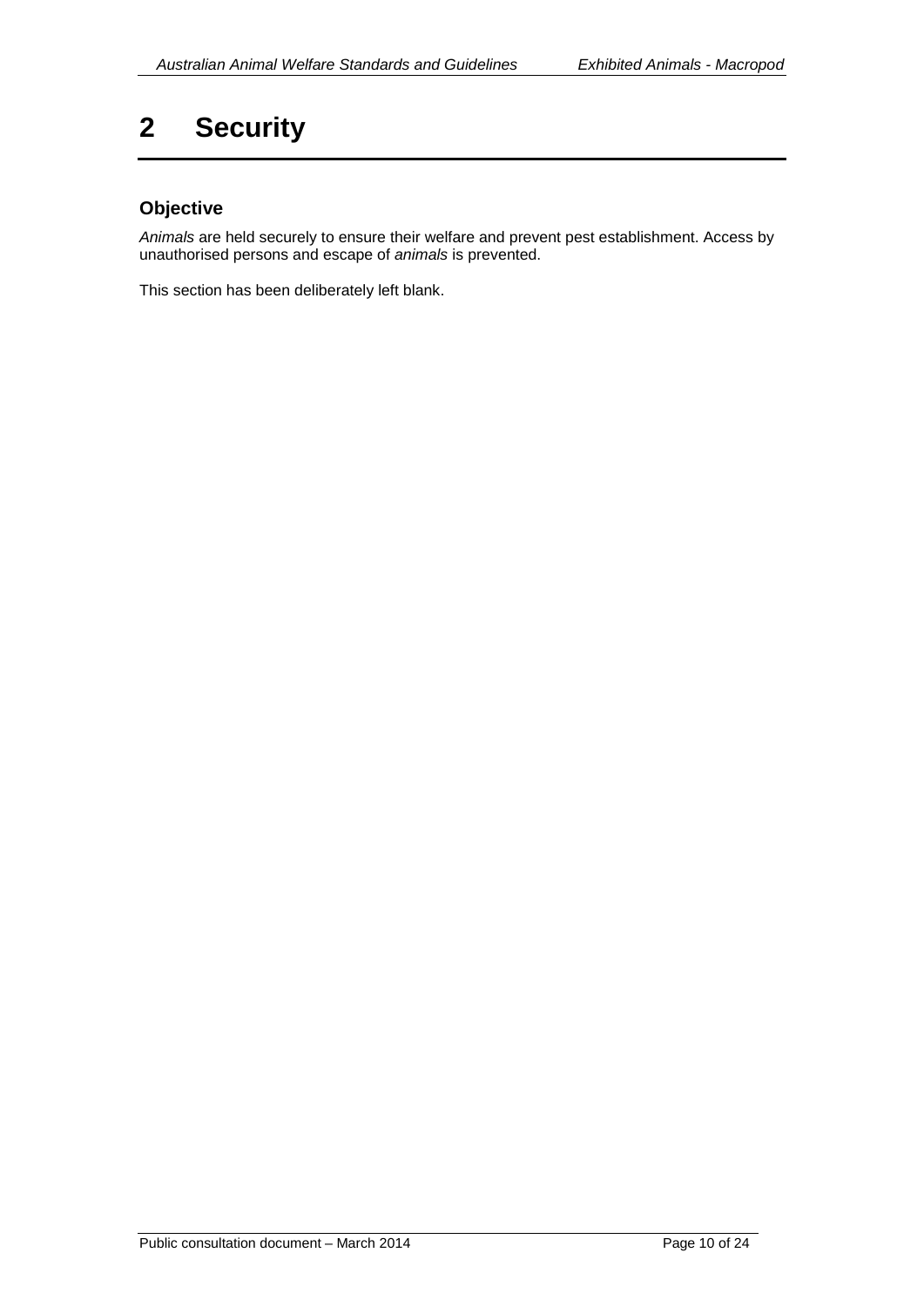# <span id="page-10-0"></span>**3 Enclosures**

### **Objective**

*Enclosures* are designed, constructed and maintained to ensure the welfare, safety and security of *animals*.

#### **General**

#### **Standards**

S3.1 The *operator* must ensure *macropods* are held within a dog-proof *enclosure*.

**Note** - Where necessary to satisfy the requirements of S3.1, *macropods* may be kept behind fences that are not dog-proof as long as the *enclosures* are within a dog-proof perimeter.

S3.2 The *operator* must ensure that if *macropods* are kept in regions where wild fox populations occur they are held within a fox-proof *enclosure*. *Enclosures* containing only adults of *Macropus giganteus*, *M. rufus*, *M. robustus*, *M. antelopinus* and *M. bernardus* are exempt.

**Note** - Where necessary to satisfy the requirements of S3.2, *macropods* may be kept behind fences that are not fox-proof as long as the *enclosures* are within a fox-proof perimeter.

- S3.3 The *operator* must ensure that a walk-through *enclosure* housing *macropods* provides at least one visitor exclusion area where *animals* are able to withdraw from visitor contact. The visitor exclusion area must be a minimum of 25% of the minimum required *enclosure* floor area contained in Appendix 1 for the number of *macropods* kept in the *enclosure*.
- S3.4 The *operator* must provide visitors with information on appropriate behaviour in walk-through *macropod enclosures*.
- S3.5 *Enclosures* housing *macropods* capable of climbing (including the musky ratkangaroo, bettongs, tree-kangaroos and rock-wallabies) must incorporate at least one of the following features:
	- i. non-climbable e*nclosure* barriers;
	- ii. a 500 mm inhang; or
	- iii. a secure roof.
- S3.6 Unless otherwise approved by the relevant *government authority, t*he *operator* must ensure *enclosures* have a fence of at least the following height:
	- i. 1800 mm for large *macropods* (red kangaroos, grey kangaroos and wallaroos);
	- ii. 1400 mm for medium *macropods* (e.g. swamp wallabies, agile wallabies, whiptail wallabies and red-necked wallabies);
	- iii. 1000 mm small *macropods* (e.g. mala, bettongs, potoroos, pademelons, musky rat-kangaroos);
	- iv. 1500 mm non-climbable or 1500 mm wire-mesh with a 500 mm *inhang* for tree-kangaroos; and
	- v. 2000 mm with 500 mm *inhang* for rock-wallabies.

#### **Guidelines**

G3.1 One design of a dog and fox proof *enclosure* that has been successfully used incorporates a 2.0 metre high 50 mm x 50 mm mesh fence, with electrified wires on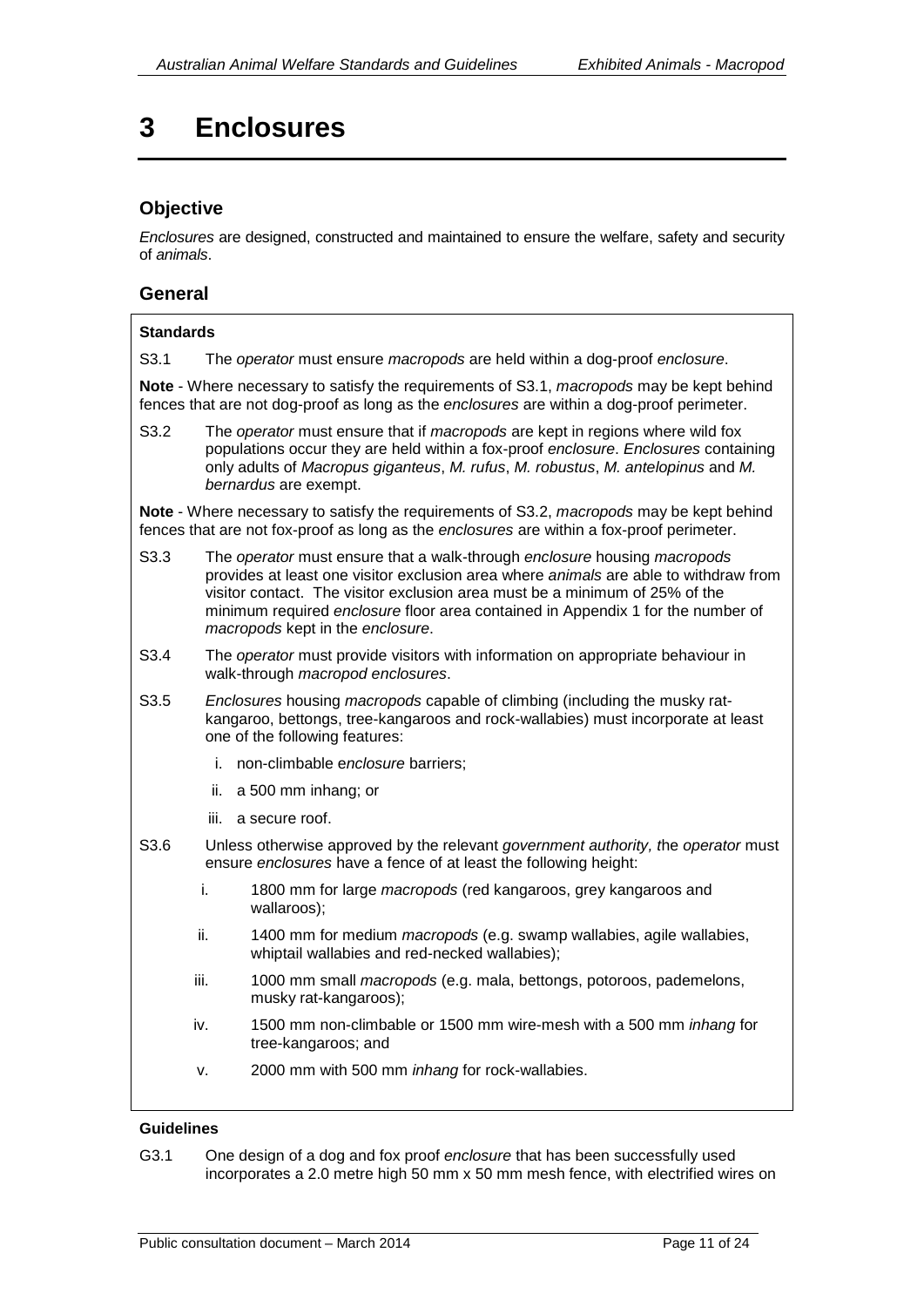outriggers attached 10 cm out from the outside of the mesh fence at 10 cm, 1.0 metre and 2.0 metres above ground, with a 900 mm wide footing mesh laid over the ground and clipped to the bottom of the vertical mesh to deter burrowing.

- G3.2 Apertures in *enclosure* barriers are not considered fox-proof if the apertures are larger than 50 mm by 50 mm.
- G3.3 A *macropod enclos*ure barrier should be of sufficient height and/or suitable design to prevent *macropods* from escaping over the barrier.
- G3.4 Where the *perimeter fence* of a *facility* forms part of the boundary of a *macropod enclosure*, provision should be made to protect the *animals* from outside disturbances through the use of suitable visual screening.
- G3.5 Hand-raised male *macropods* should not be housed in walk-through *enclosures*.
- G3.6 Walk-through *enclosures* should be monitored to prevent inappropriate behaviour by visitors or *macropods*.

#### **Gates and Doors**

#### **Guidelines**

- G3.7 Gates to walk-through *enclosures* should be fitted with self-closing devices.
- G3.8 Walk-through *enclosures* housing *macropods* should have a double gate entry system to minimise the risk of escape.

#### **Enclosure Furniture**

#### **Standards**

S3.7 The *operator* must ensure that *enclosures* housing tree-kangaroos contain climbing structures that:

- i. provide a minimum of 15 lineal metres of aerial pathways; and
- ii. attain a minimum height of 2500 mm.
- S3.8 The *operator* must ensure that *enclosures* housing rock-wallabies provide physical features including, but not limited to, boulder piles and tree trunks.

**Note** - Suitable *furniture* for *macropod* species include;

- i. rocks, logs and grass tussocks;
- ii. low plants, shrubs and bushes;
- iii. shade trees, rock knolls, hollow logs;
- iv. opportunities for burrowing, and climbing; and
- v. ponds.

#### **Guidelines**

- G3.9 When housing rock-wallabies, *furniture* placement and fence angles should not facilitate escape.
- G3.10 When housing tree-kangaroos, climbable features inside the *enclosure* should not facilitate escape and should not be closer than 2.5 metres to the external *enclosure* barriers of open-roofed *enclosures*.
- G3.11 Tree-kangaroos should be provided a minimum of one elevated nest box/hollow per *animal*.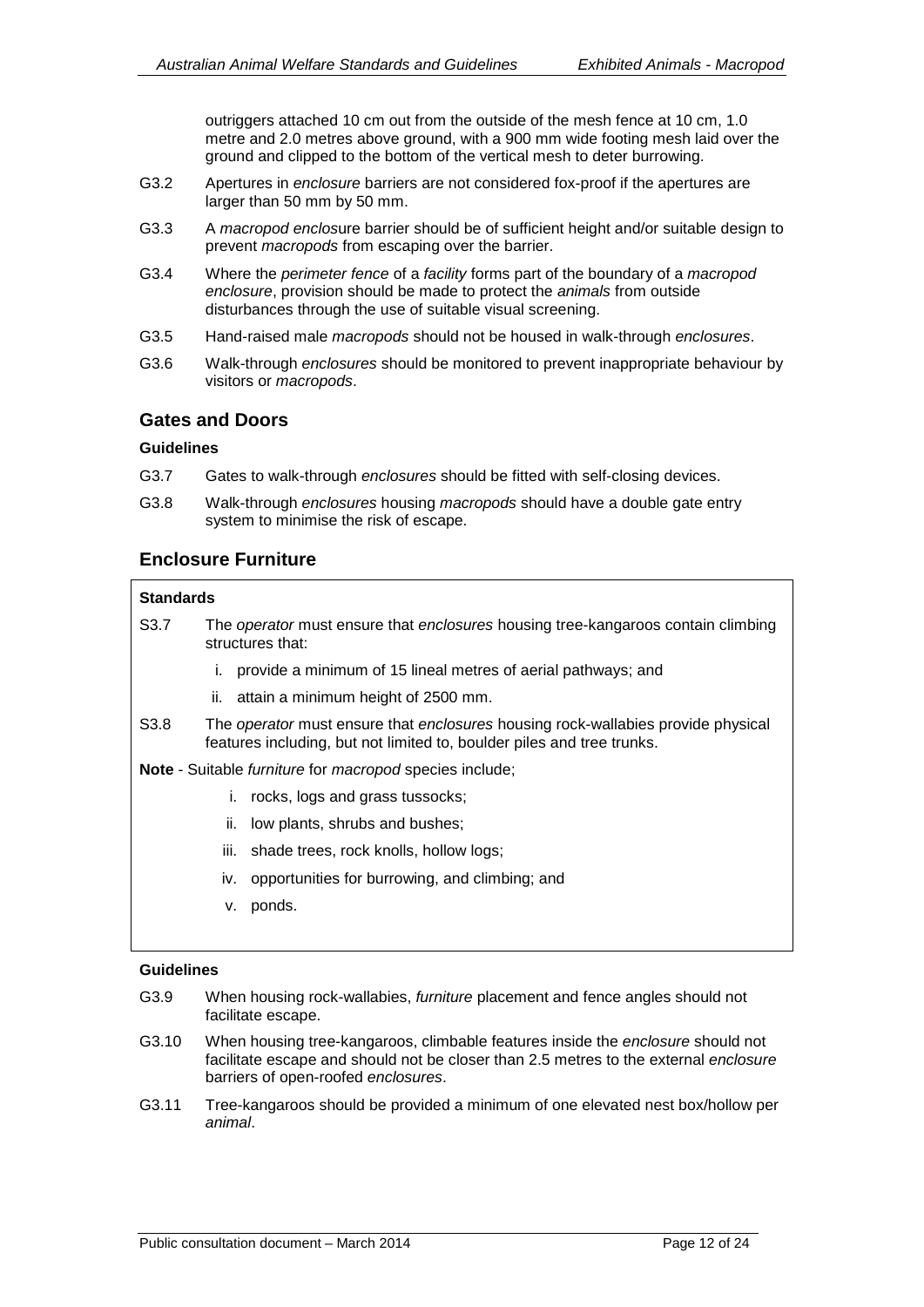# **Spatial Requirements**

### **Standards**

S3.9 The *operator* must ensure *macropod enclosures* meet the minimum floor area requirements specified in Appendix 1.

# **Holding Enclosures**

#### **Guidelines**

G3.12 *Enclosures* should incorporate adjoining *holding enclosures*.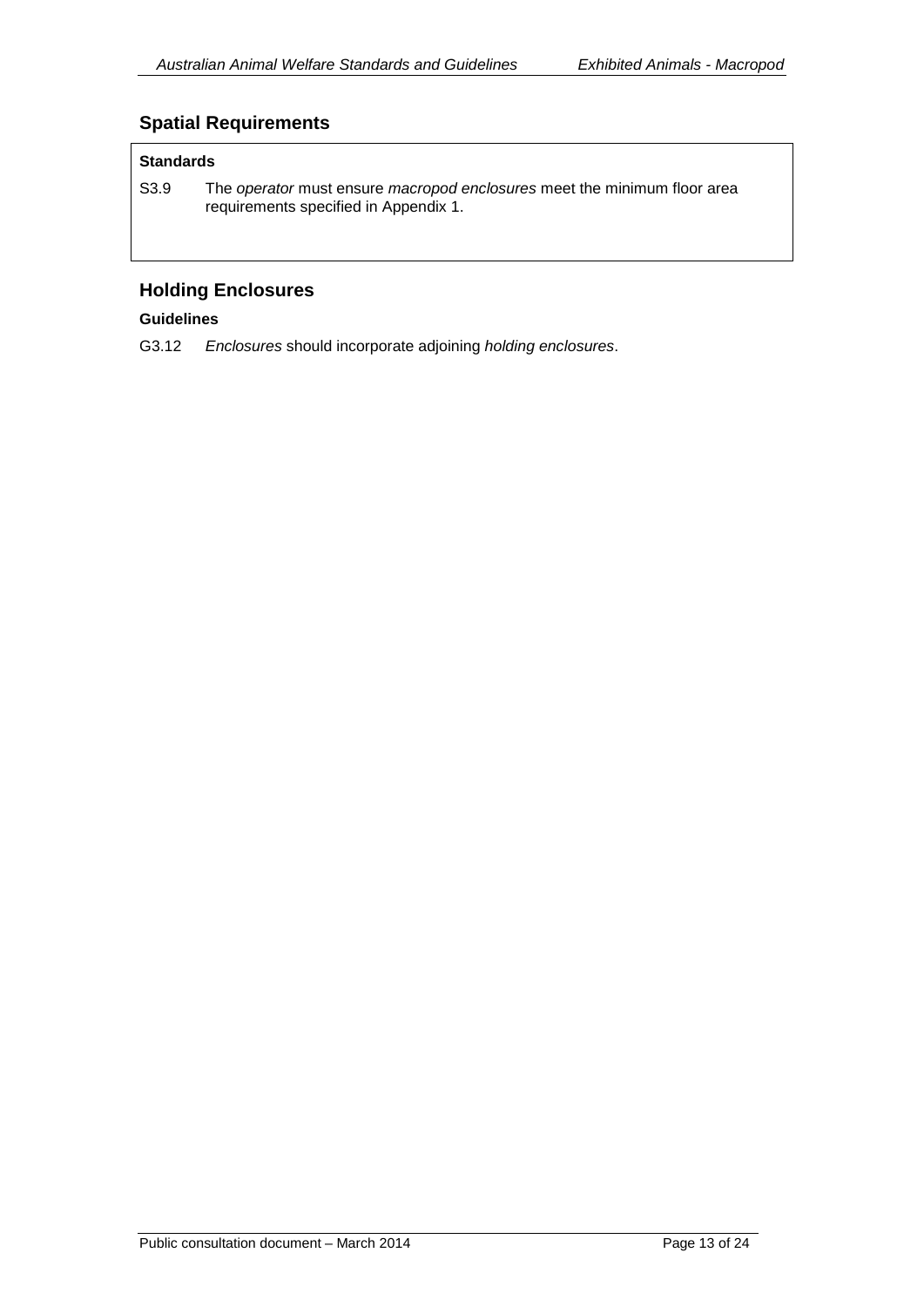# <span id="page-13-0"></span>**4 Dietary and water requirements**

### **Objective**

*Animals* are provided food and water of an appropriate quality and quantity to maximise their health and wellbeing.

#### **Food**

| <b>Standards</b>  |                                                                                                                                                                       |  |  |  |  |
|-------------------|-----------------------------------------------------------------------------------------------------------------------------------------------------------------------|--|--|--|--|
| S4.1              | The <i>operator</i> must ensure browsing and grazing <i>macropod</i> species are provided<br>with suitable fibrous plant material as a major component of their diet. |  |  |  |  |
| <b>Guidelines</b> |                                                                                                                                                                       |  |  |  |  |
| G4.1              | Coarse sharp feed items (e.g. the awns found on some grass seeds or cereal grain<br>sheaths) should be avoided in <i>macropod</i> diets.                              |  |  |  |  |
| G4.2              | <i>Macropods</i> should be provided with vitamin and mineral supplements as<br>appropriate.                                                                           |  |  |  |  |

- G4.3 Food stations should be provided in multiple locations within an *enclosure*.
- G4.4 Food stations for tree-kangaroos should be at least 1.2 metres above ground level.
- G4.5 Shelters should be used for food stations.

#### **Water**

#### **Guidelines**

- G4.6 Water troughs should be in a shaded area away from fence lines.
- G4.7 The size of a water trough should allow each *macropod* to immerse its forelegs for cooling purposes.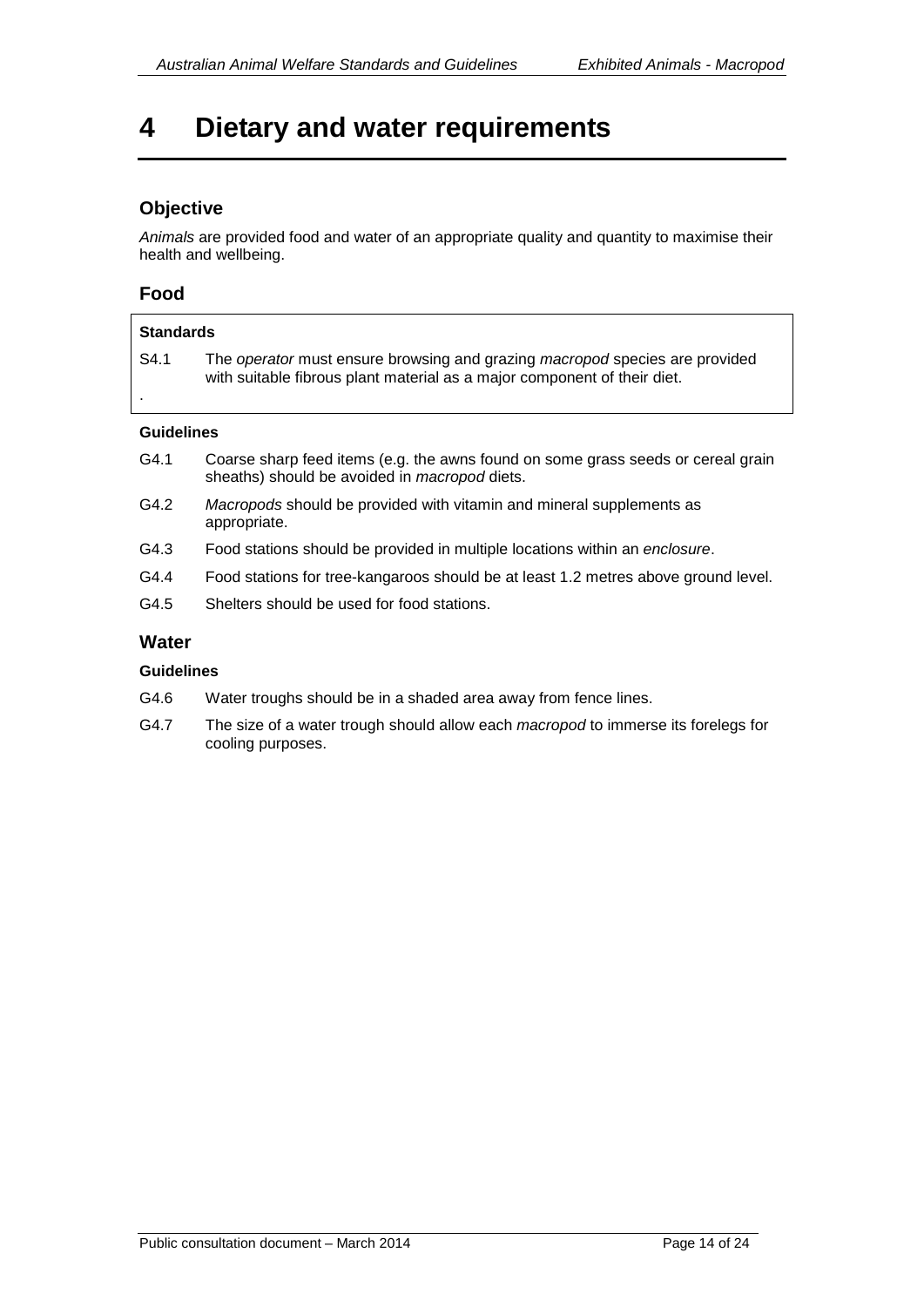# <span id="page-14-0"></span>**5 Health and wellbeing**

# **Objective**

The health and wellbeing of *animals* is maximised, and *disease* and *disease* transmission is prevented.

### **General**

#### **Standards**

S5.1 The *operator* must ensure *macropod enclosures* provide elevated positions where all *animals* in the *enclosure* can avoid wet, boggy conditions.

# **Enrichment**

**Note** - Species-appropriate *enrichment* for *macropods* may include provision of:

- i. age and species appropriate opportunities for social interaction with conspecifics;
- ii. additional climbing structures for tree-kangaroos and rock-wallabies;
- iii. browsing and grazing opportunities;
- iv. hollow logs;
- v. opportunities to dust bathe; and
- vi. scatter feeds.

#### **Quarantine**

#### **Standards**

S5.2 The *operator* must ensure newly acquired *macropods* undergo a minimum 30 day period of *quarantine*, unless advised otherwise by a *veterinarian*.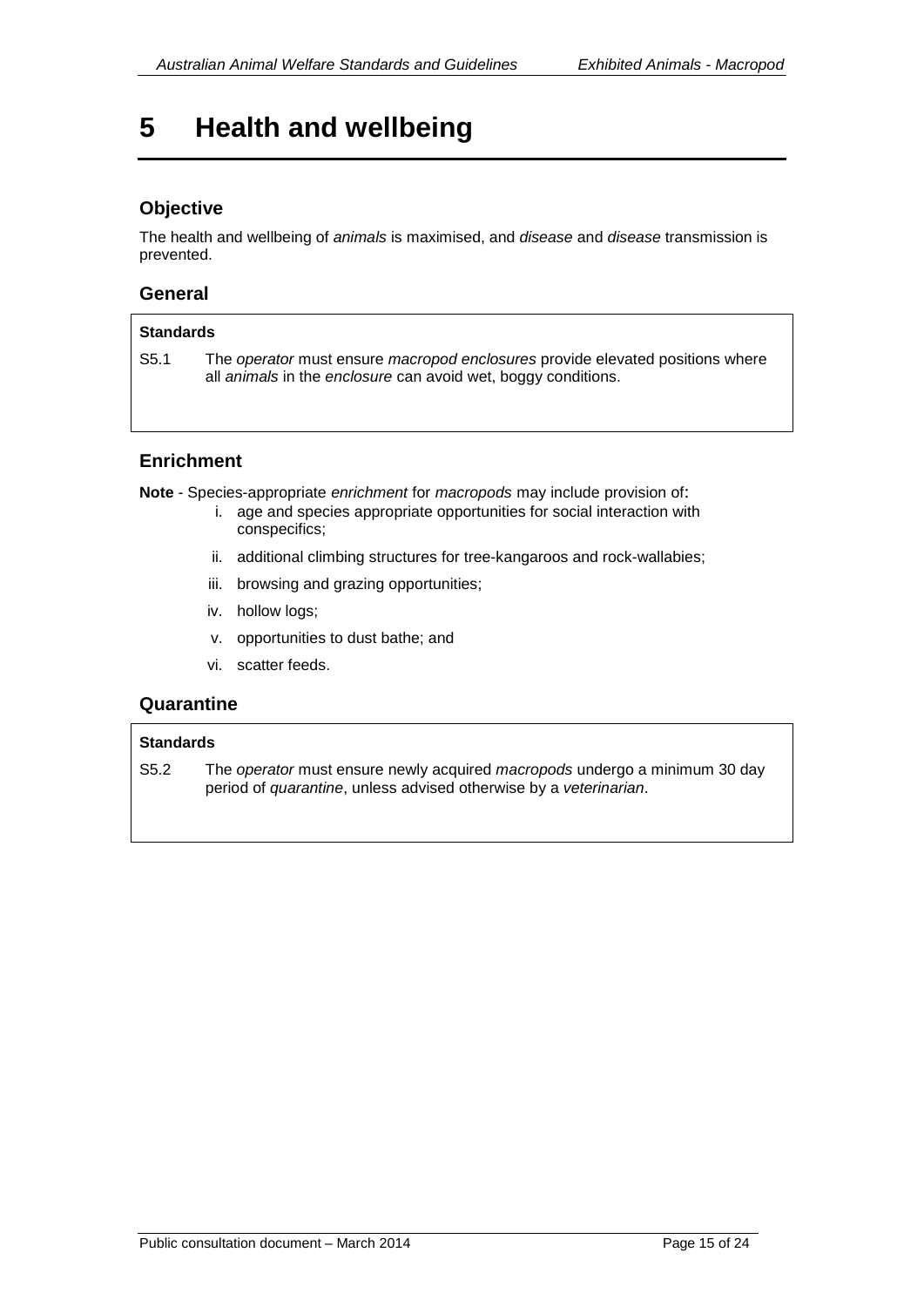# <span id="page-15-0"></span>**6 Reproductive management**

### **Objective**

*Animal* breeding is managed to maintain the genetic integrity, sustainability and/or diversity of the species and to prevent the production of unplanned surplus *animals*.

#### **General**

| S <sub>6.1</sub><br>The operator must take all reasonable steps to prevent the production of <i>macropod</i><br>offspring unless in accordance with an animal collection management plan.<br>S <sub>6.2</sub><br>The <i>operator</i> must not display or keep for display more than 50 individuals of large<br>species of <i>macropods</i> at any one time unless specifically granted an exemption by | <b>Standards</b> |  |  |  |  |  |
|--------------------------------------------------------------------------------------------------------------------------------------------------------------------------------------------------------------------------------------------------------------------------------------------------------------------------------------------------------------------------------------------------------|------------------|--|--|--|--|--|
|                                                                                                                                                                                                                                                                                                                                                                                                        |                  |  |  |  |  |  |
| the relevant government authority.                                                                                                                                                                                                                                                                                                                                                                     |                  |  |  |  |  |  |

### **Guidelines**

G6.1 Removal of pouch young is not a recommended method of reproductive management and should only be undertaken when all other methods have been investigated and considered.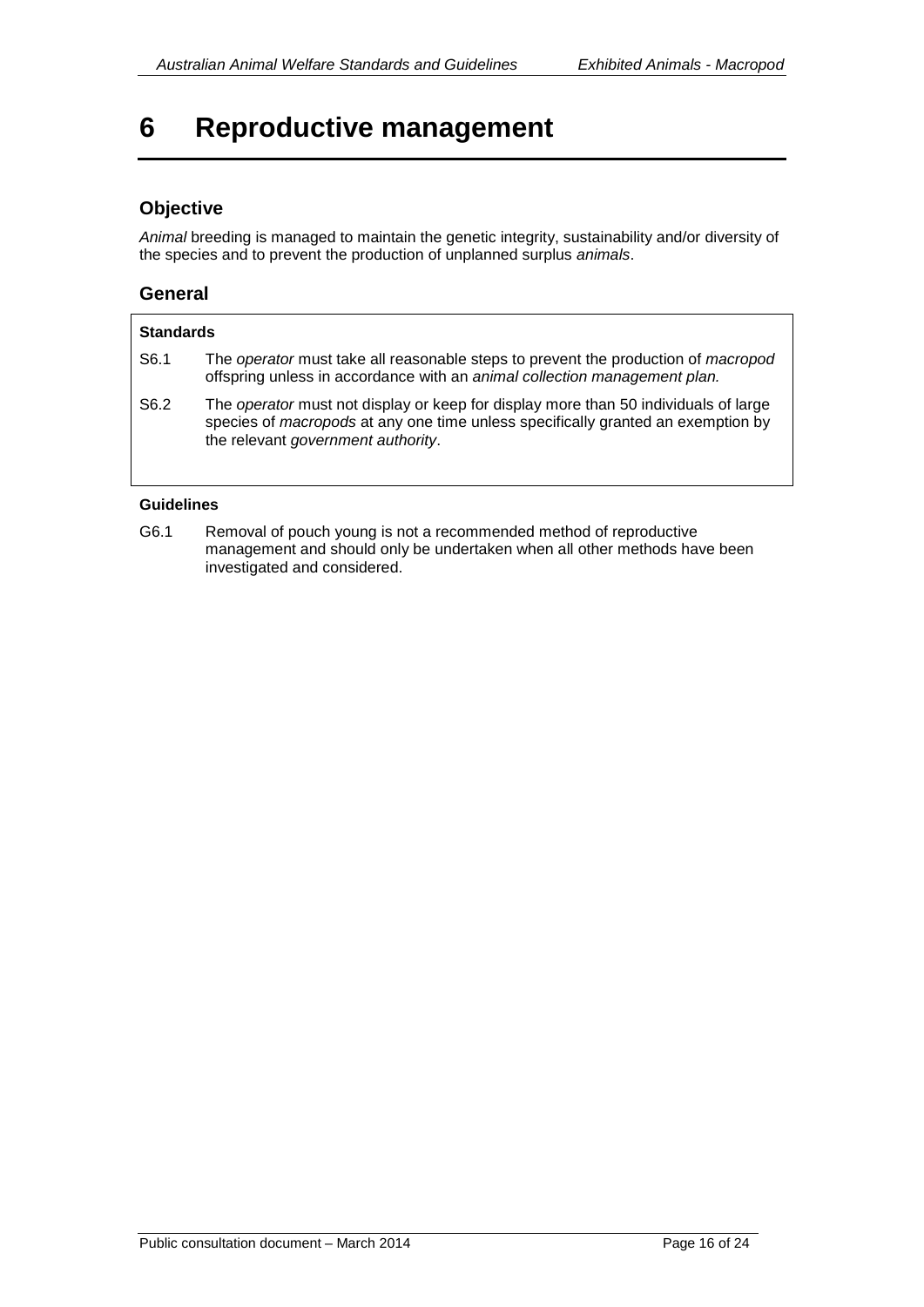# <span id="page-16-0"></span>**7 Euthanasia**

# **Objective**

If an *animal* is to be killed, it is done humanely.

**Note** - *Macropods* may be *euthanased* by:

- i. barbiturate overdose;
- ii. humane captive bolt pistol (in firmly secured *animals*); and
- iii. an appropriate calibre bullet directly to the brain.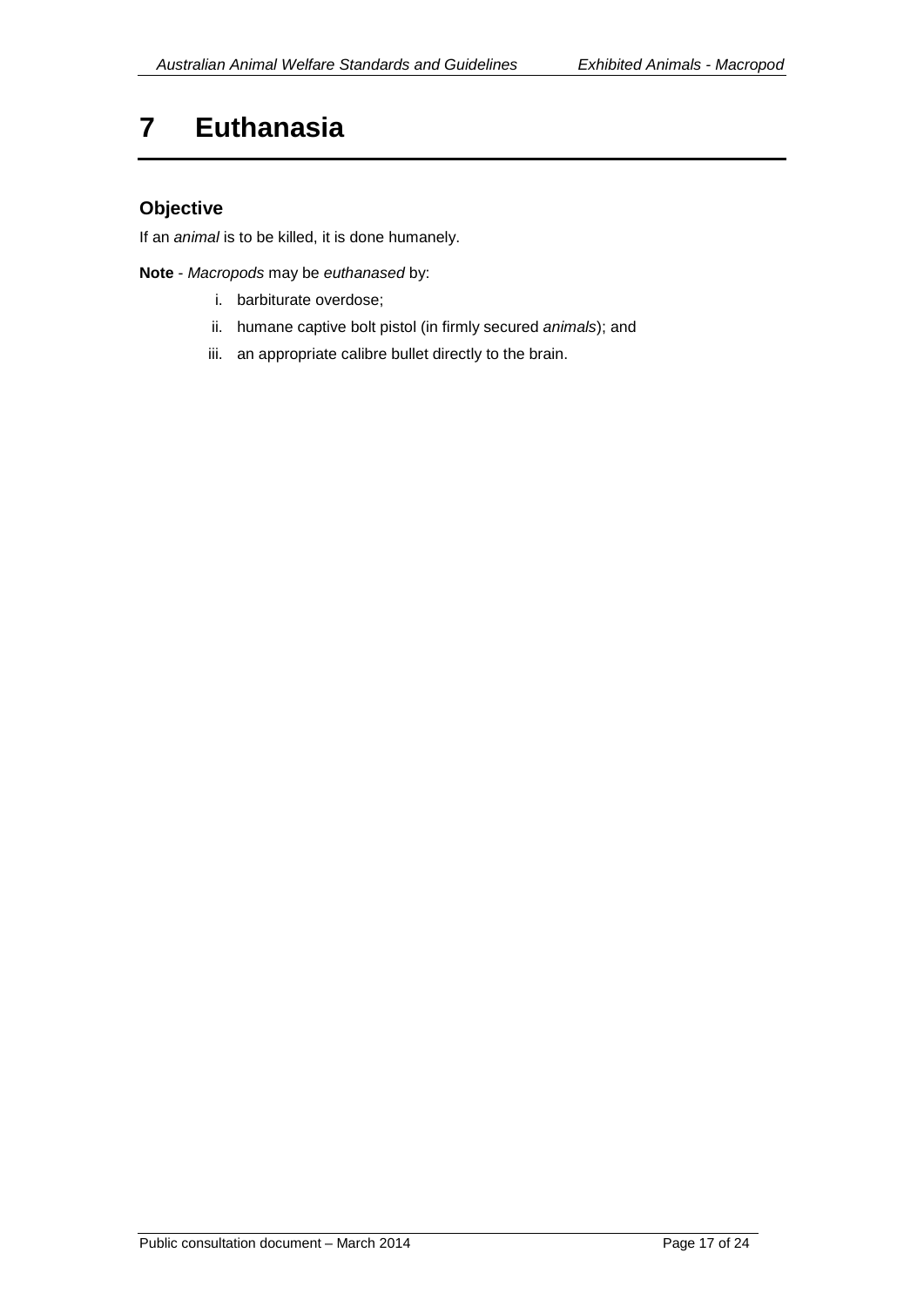# <span id="page-17-0"></span>**8 Capture and restraint**

# **Objective**

*Animals* are captured and restrained in a manner that ensures *animal* safety and minimises negative impacts on the *animal*.

#### **Standards**

S8.1 The *operator* must ensure written procedures for capture and *restraint* of macropods deal with minimising the risk of *capture myopathy*.

**Note** - Acceptable methods of *macropod* capture and *restraint* may include:

- i. hand capture by the base of the tail;
- ii. capture bags;
- iii. deep hoop nets;
- iv. a race made of hessian or similar material; and
- v. darting with an appropriate sedative or anaesthetic by or under the direction of a *veterinarian*.

**Note** - Precautions to maintain *macropod* health during capture and *restraint* may include:

- i. cool water applied to the forearms and belly;
- ii. vitamin E given prior to and post capture; and
- iii. chemical tranquilisation by or under the direction of a *veterinarian*.

#### **Guidelines**

G8.1 Care should be taken during capture and *restraint* that *macropods* do not overheat.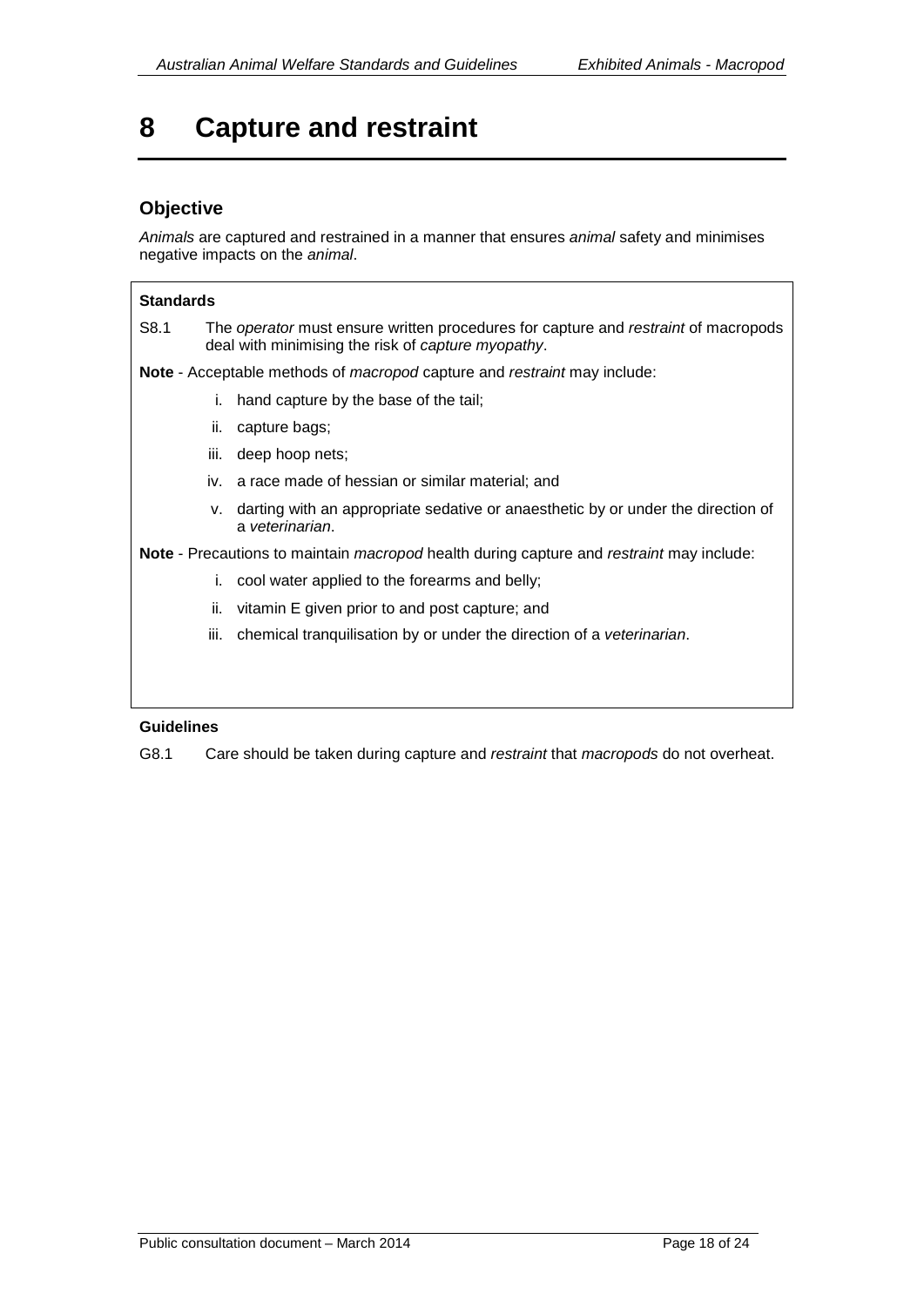# <span id="page-18-0"></span>**9 Training**

# **Objective**

*Animal training* is humane and beneficial to the *animal's* health, safety, behavioural and management needs.

This section has been deliberately left blank.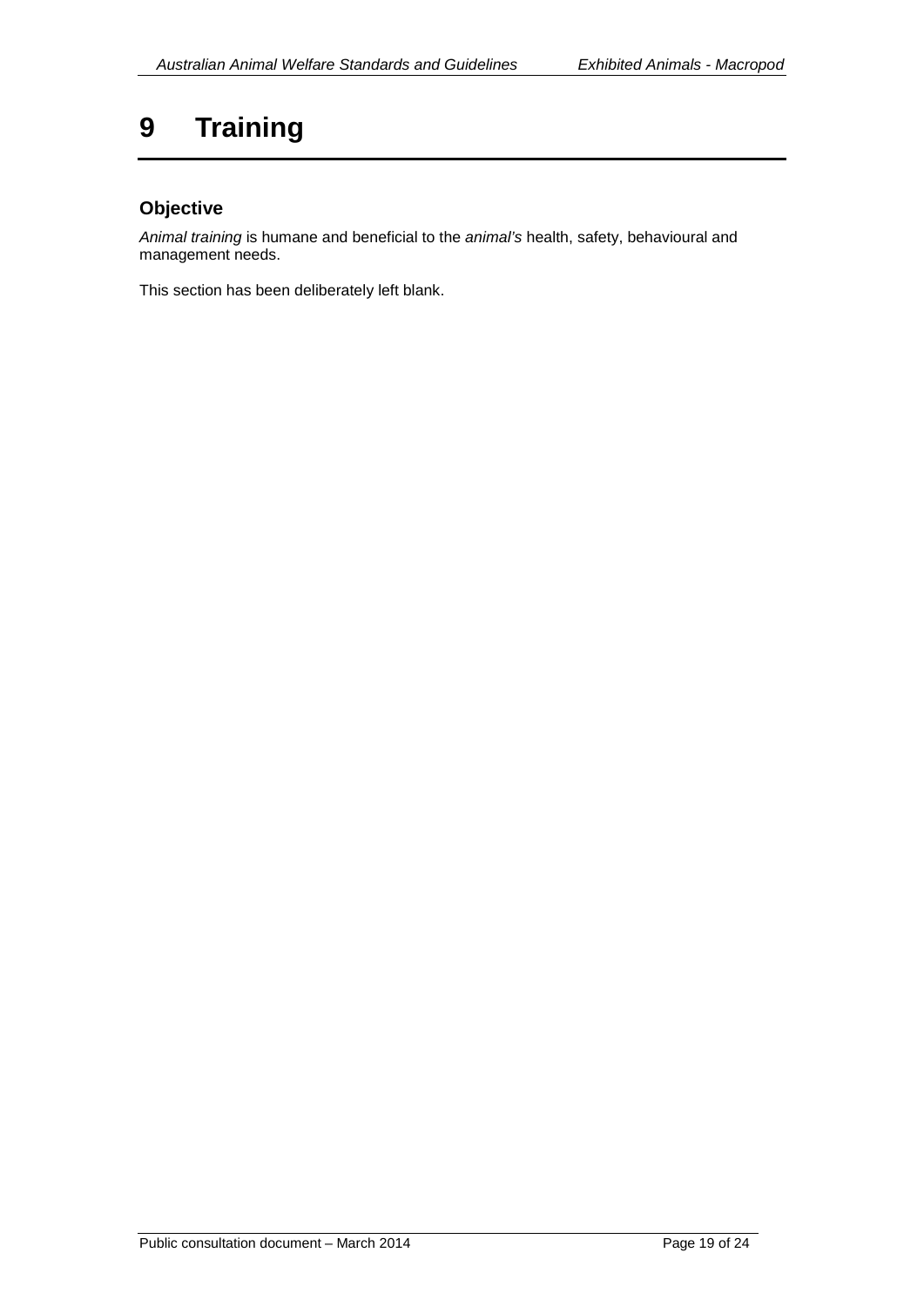# <span id="page-19-0"></span>**10 Interactive programs**

# **Objective**

*Animal* welfare, safety and security are maintained during *interactive programs* so that people have a positive experience and have an enhanced appreciation of *animals*.

This section has been deliberately left blank.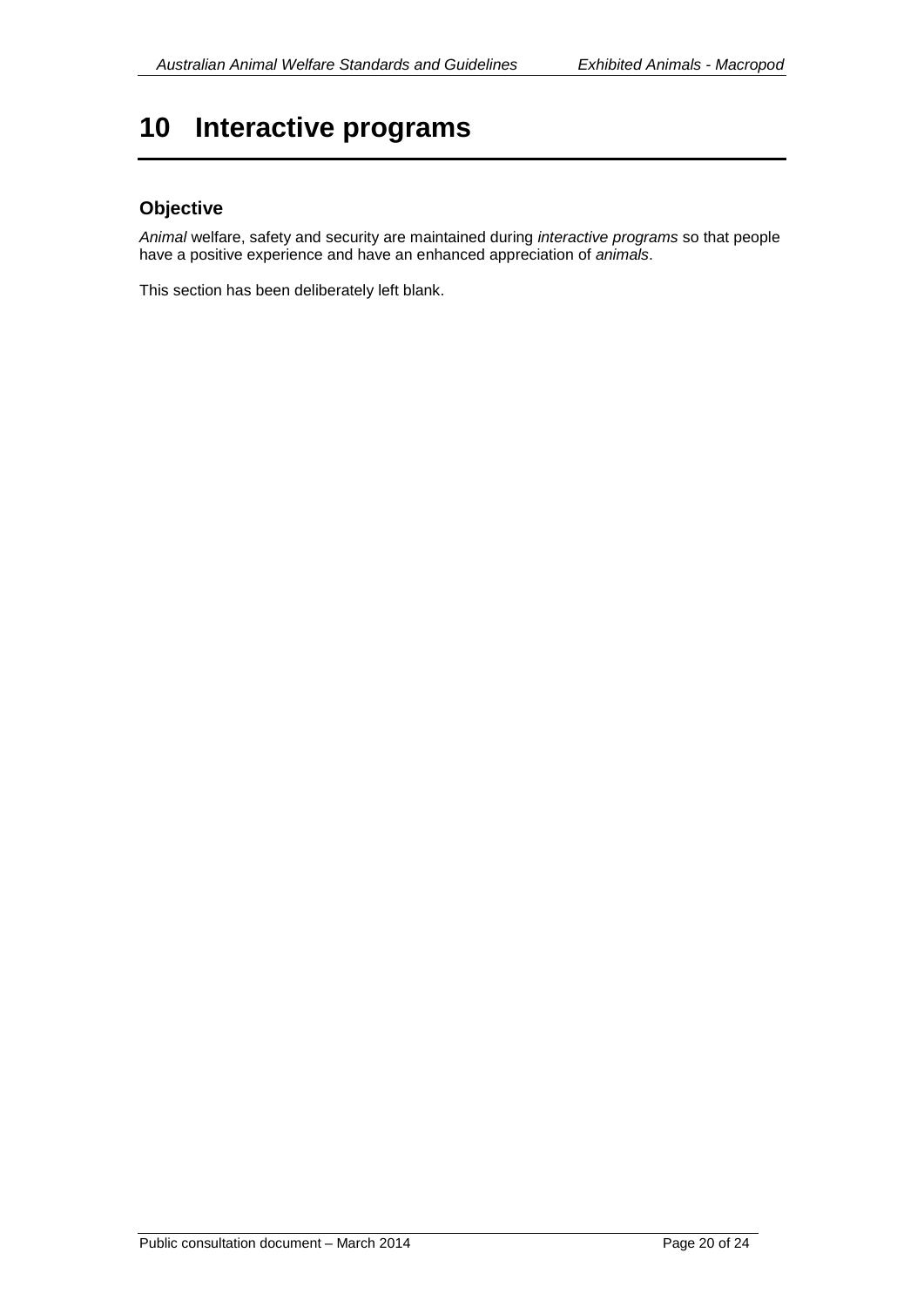# <span id="page-20-0"></span>**11 Transportation**

# **Objective**

*Animal* welfare, safety and security are maintained during *transport*.

#### **Standards**

S11.1 The *operator* sending a *macropod* must ensure *macropod transportation* containers do not have slatted floors.

**Note** - Acceptable methods for containing *macropods* during *transport* may include:

- i. solid containers with a padded or flexible ceiling; and
- ii. suspended hessian or calico bags.

#### **Guidelines**

- G11.1 *Macropods* may be sedated by or under the direction of a *veterinarian* before being enclosed in *transportation* containers.
- G11.2 *Enclosure* barriers for *enclosures* in which *macropods* are to be released after *transportation* may be made more visible by attaching hessian or similar material.
- G11.3 *Transportation* crates should not contain hazardous material as bedding.
- **Note** Additional *transportation* requirements apply to *macropods* being *transported* internationally: DEWHA (2008) *Conditions for the Overseas Transfer of Macropods* (Effective from November 2008). Australian Government Department of the Environment, Water, Heritage and the Arts, Canberra. < http://www.environment. gov.au/biodiversity/ trade-use/publications/export-conditions/pubs/Macropodconditions.pdf >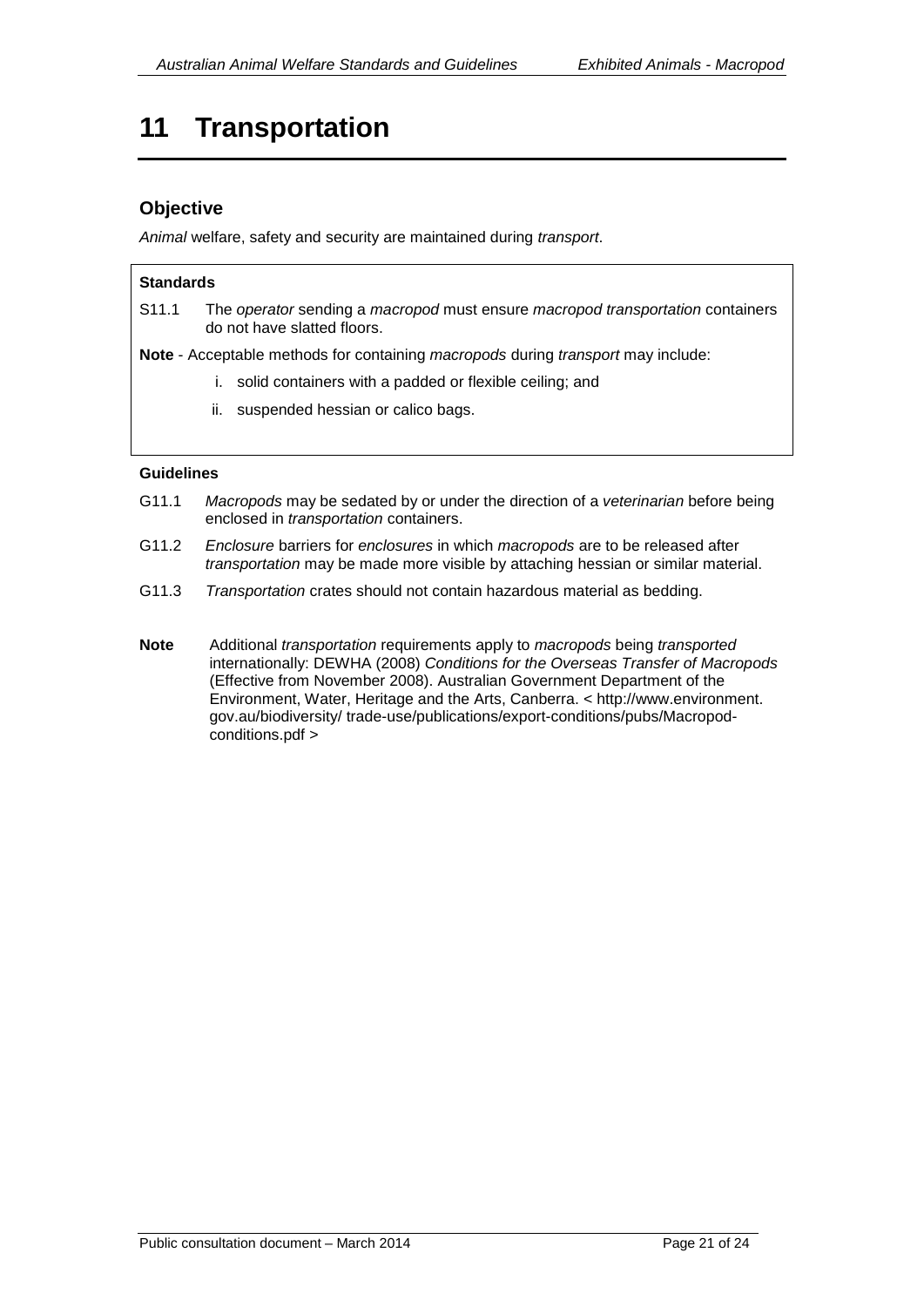# <span id="page-21-0"></span>**12 Animal identification and records**

### **Objective**

*Animals* are identified by standardised means and have a detailed written history.

### **Animal Identification**

#### **Standards**

S12.1 The *operator* must ensure exotic *macropods* have *individual permanent identification*.

S12.2 Native *macropods* are exempt from the general standards requirement for *individual permanent identification.*

#### **Guidelines**

- G12.1 A passive integrated transponder (PIT) is the recommended form of *individual permanent identification* for *macropods*.
- G12.2 The standard location for PIT insertion in *macropods* is in the dorsal midline (or slightly to the left) between the scapulae, or behind the left ear.
- G12.3 Native *macropods* should have *individual permanent identification* wherever practicable.

#### **Records**

#### **Guidelines**

- G12.4 Records kept for *macropods* used in demonstrations and *interactive programs* should include:
	- i. feeding; and
	- ii. behavioural issues.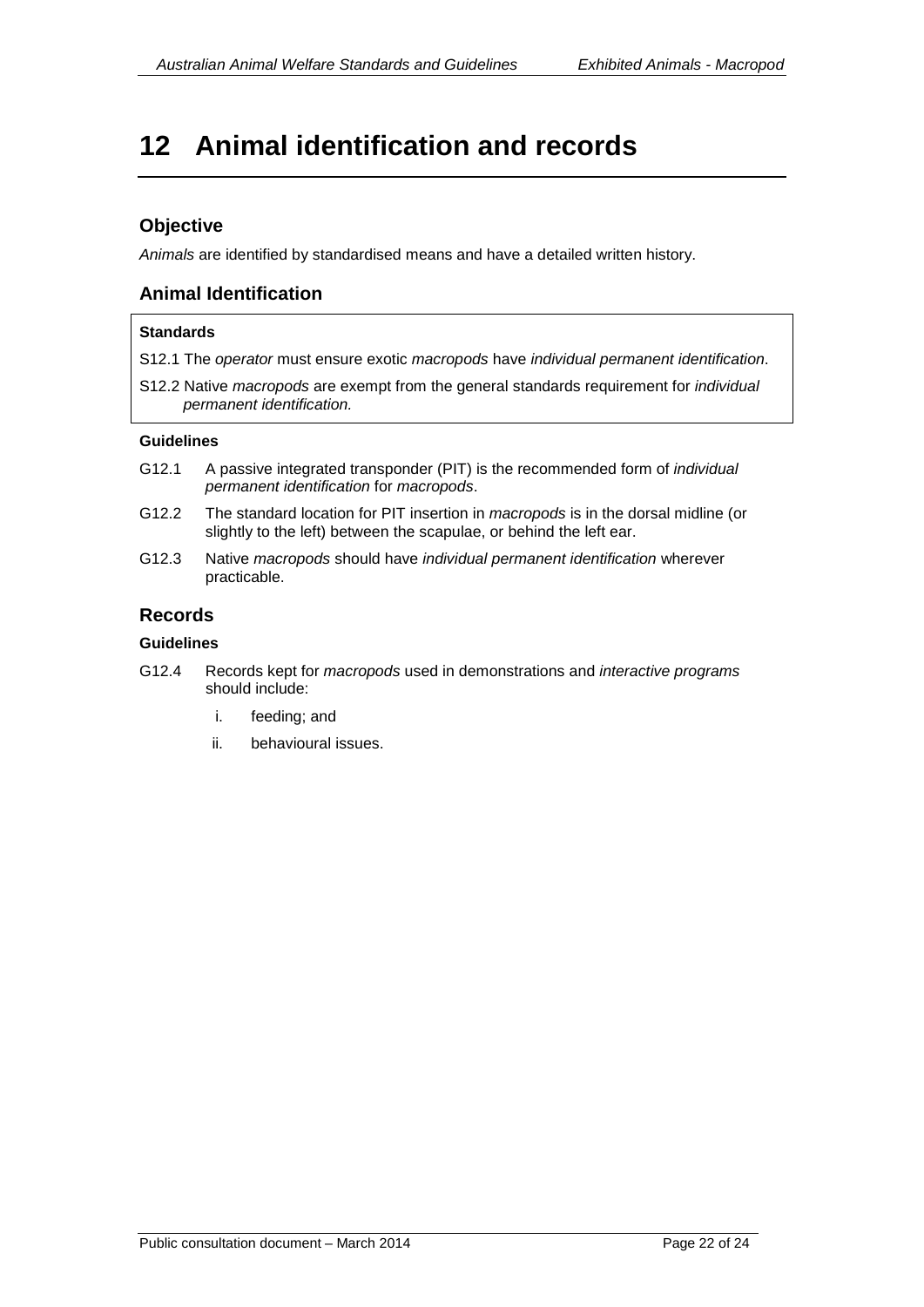# <span id="page-22-0"></span>**Appendix 1**

### **Minimum floor areas for macropod enclosures**

Minimum floor areas required to house up to two individual *macropods* in an *enclosure* are shown in the table below.

For each additional *macropod* of the same species to be housed, the minimum floor area must increase by:

- i. 25% for each adult female; and
- ii. 50% for each adult male (**Note**: some species may not tolerate additional males).

Where *macropods* are housed in mixed-species *enclosures*, the minimum floor area required is the sum of the areas required for each different species.

| <b>Species</b>              | Common name/s                | Minimum enclosure<br>floor area<br>(square metres) |
|-----------------------------|------------------------------|----------------------------------------------------|
| Hypsiprymnodon moschatus    | Musky rat-kangaroo           |                                                    |
| Aepyprymnus rufescens       | Rufous bettong               |                                                    |
| Bettongia gaimardi          | Eastern bettong              |                                                    |
| Bettongia lesueur           | <b>Burrowing bettong</b>     | 15                                                 |
| Bettongia penicillata       | Brush-tailed bettong         |                                                    |
| Bettongia tropica           | Northern bettong             |                                                    |
| Potorous tridactylus        | Long-nosed potoroo           |                                                    |
| Lagorchestes conspicillatus | Spectacled hare-wallaby      | 20                                                 |
| Lagorchestes hirsutus       | Mala                         |                                                    |
| Macropus eugenii            | Tammar wallaby               |                                                    |
| Macropus parma              | Parma wallaby                | 30                                                 |
| Setonix brachyurus          | Quokka                       |                                                    |
| Dendrolagus bennettianus    | Bennett's tree-kangaroo      |                                                    |
| Dendrolagus goodfellowi     | Goodfellow's tree-kangaroo   |                                                    |
| Dendrolagus lumholtzi       | Lumholtz's tree-kangaroo     |                                                    |
| Dendrolagus matschiei       | Matschie's tree-kangaroo     |                                                    |
| Petrogale brachyotis        | Short-eared rock-wallaby     |                                                    |
| Petrogale concinna          | Nabarlek                     |                                                    |
| Petrogale inornata          | Unadorned rock-wallaby       | 40                                                 |
| Petrogale lateralis         | Black-footed rock-wallaby    |                                                    |
| Petrogale penicillata       | Brush-tailed rock-wallaby    |                                                    |
| Petrogale percephone        | Proserpine rock-wallaby      |                                                    |
| Petrogale xanthopus         | Yellow-footed rock-wallaby   |                                                    |
| Thylogale billardierii      | Tasmanian pademelon          |                                                    |
| Thylogale stigmatica        | Red-legged pademelon         |                                                    |
| Thylogale thetis            | Red-necked pademelon         |                                                    |
| Macropus agilis             | Agile wallaby                |                                                    |
| Macropus dorsalis           | <b>Black-striped wallaby</b> |                                                    |
| Macropus irma               | Western brush wallaby        |                                                    |
| Macropus rufogriseus        | Red-necked wallaby           | 60                                                 |
| Onychogalea fraenata        | Bridled nailtail wallaby     |                                                    |
| Onychogalea unguifera       | Northern nailtail wallaby    |                                                    |
| Wallabia bicolor            | Swamp wallaby                |                                                    |